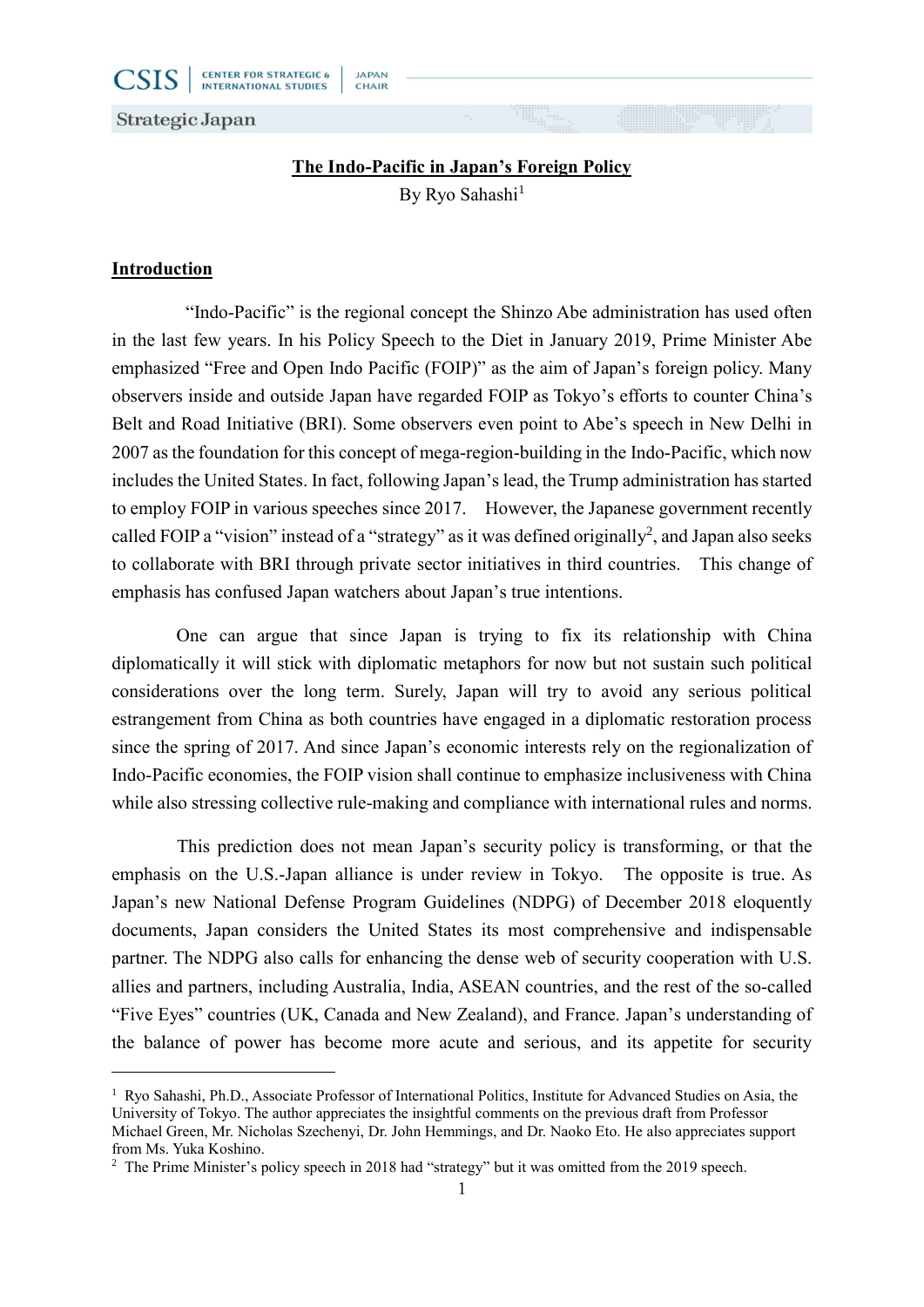CSIS

cooperation with the United States and other key countries is bigger than ever.

The gap between Japan's inclusive regional approach with China and long-term security concerns about China might reflect thinking that tries to de-link economic concerns from security concerns. However, this gap is evidence of the dilemma Japan will face in the coming decade, and Japan's FOIP vision cannot escape from this structural reality of Japan's policy towards China.

This paper tries to describe the conceptualization and implementation of Japan's FOIP, a set of policies to enhance peaceful, rules-based development beyond East Asia. It firstly tracks the historical development and implementation of FOIP. Then, it argues that the changing context of Japan-China relations makes Japan's FOIP more diplomatically subtle. It concludes with the observation that as strategic competition increasingly animates the U.S. approach to the Indo-Pacific region, Japan's dilemma in its strategy towards China will only deepen as it tries to further the FOIP vision.

# **Historical Background**

-

The first Shinzo Abe administration introduced the embryotic stage of the Indo-Pacific concept in a speech by Abe during the summer of 2007 in which he referred to the "confluence of the two seas." He started his remarks by stating: "The Pacific and the Indian Oceans are now bringing about a dynamic coupling as seas of freedom and of prosperity. A 'broader Asia' that broke away geographical boundaries is now beginning to take on a distinct form." Around this time, Abe emphasized the importance of universal values in Japan's foreign policy on many occasions. He also noted that "this 'broader Asia' will evolve into an immense network spanning the entirety of the Pacific Ocean, incorporating the United States of America and Australia." Finally, he touched upon maritime security, the rationale for insisting that these regions should be conceptualized under one umbrella, saying "as maritime states, both India and Japan have vital interests in the security of sea lanes."<sup>3</sup>

India was the main impetus for introducing the idea of the Indo-Pacific region. In December 2012, Prime Minister Abe won a second term after a five-year break and has since succeeded in substantially deepening India-Japan cooperation, particularly in the areas of defense and nuclear energy. The two governments signed agreements on defense equipment

<sup>&</sup>lt;sup>3</sup> "Confluence of the Two Seas", Speech by H.E.Mr. Shinzo Abe, Prime Minister of Japan at the Parliament of the Republic of India, 22<sup>nd</sup> of August, 2007. < [http://www.mofa.go.jp/region/asia-paci/pmv0708/speech-2.html>](http://www.mofa.go.jp/region/asia-paci/pmv0708/speech-2.html) Also see Ryo Sahashi, "American Power in Japanese Security Strategy," in Andrew O'Neil and Michael Heazle (eds.), *China's Rise and Australia–Japan–US Relations Primacy and Leadership in East Asia*, London: Edward Elger, 2018, pp.143-166.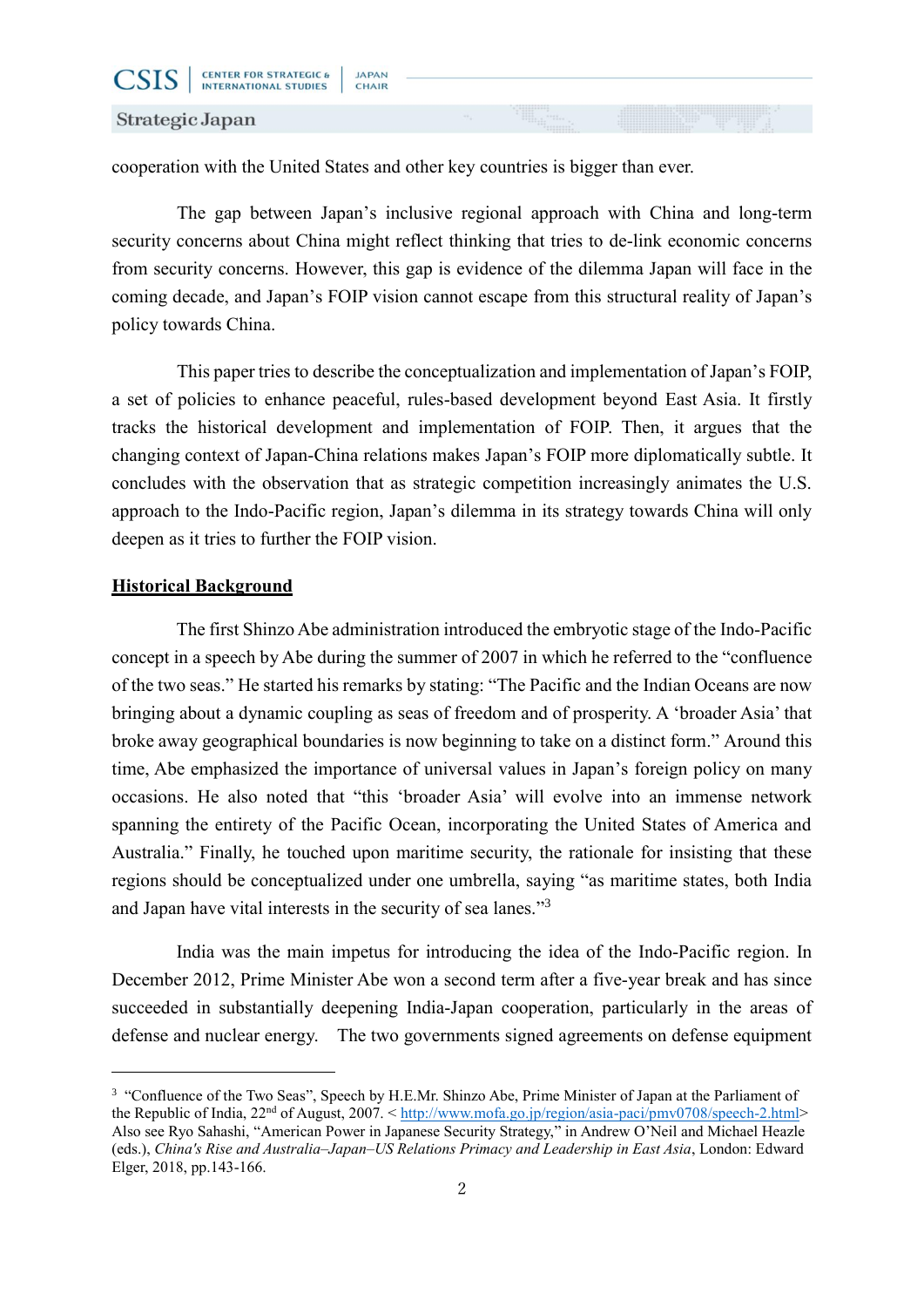### Strategic Japan

**CSIS** 

-

and technology transfer and information protection, and India invited Japan's Self Defense Forces to participate in the U.S.-India joint exercise *Malabar*. Japan has spent more resources on its relations with India since 2014 when Prime Minister Narendra Modi took office. Foreign Minister Fumio Kishida stressed the gravity of the Indo-Pacific concept in a speech in New Delhi in 2015. Clearly, he regarded this bilateral relationship important not only for supporting India's rise but also as shaping the future of the Indo-Pacific region. He stated, "the partnership between Japan and India is a special one. It is a partnership that should drive the advent of the new era; an era when the Indo-Pacific region becomes the epicenter of global prosperity…the region still faces security vulnerabilities." 4

To the surprise for many observers, the scope of FOIP was geographically expanded in 2016. During his keynote address at the Sixth Tokyo International Conference on African Development (TICAD VI) in Nairobi, Abe conceptualized the Indo-Pacific as a bridge between Japan and Africa. Moreover, the focus was on economic assistance and Abe announced plans to empower ten million people with thirty billion dollars in infrastructure investment in Africa. But Abe also stressed international rules and norms as foundational to FOIP. He stated, "When you cross the seas of Asia and the Indian Ocean and come to Nairobi, you then understand very well that what connects Asia and Africa is the sea lanes… Japan bears the responsibility of fostering the confluence of the Pacific and Indian Oceans and of Asia and Africa into a place that values freedom, the rule of law, and the market economy, free from force or coercion, and making it prosperous. Japan wants to work together with you in Africa in order to make the seas that connect the two continents into peaceful seas that are governed by the rule of law (emphasis added by the author)."<sup>5</sup>

India and the Indian Ocean first appeared in Japan's foreign policy in terms of promoting universal values, but during the second Abe administration the Indo-Pacific served a more diverse range of purposes, which makes it difficult to understand. The concept of the Indo-Pacific is still subtle, diplomatic, and flexible. However, the baseline for this concept is to guide Japan's approach to the wider Asian region, including South Asia, the Pacific, and Africa. Japanese diplomacy has not traditionally been grounded in explicit guiding principles, but the use of the Indo-Pacific is a way to give a clearer sense of Japan's strategic thinking. Over the last decade, Japan's diplomacy has reflected the new reality of a rising China and the fact that the balance of power in Asia is increasingly contested, and it is crucial for Japan that

<sup>4</sup> Policy speech by Foreign Minister Fumio Kishida "Special Partnership for the Era of the Indo-Pacific", January 18, 2015. <http://www.mofa.go.jp/s\_sa/sw/in/page3e\_000291.html>

<sup>&</sup>lt;sup>5</sup> Address by Prime Minister Shinzo Abe, at the Sixth Tokyo International Conference on African Development (TICAD VI), August 27, 2016.  $\langle \text{http://www.mofa.gov.jp/afr/af2/page4e 000496.html} \rangle$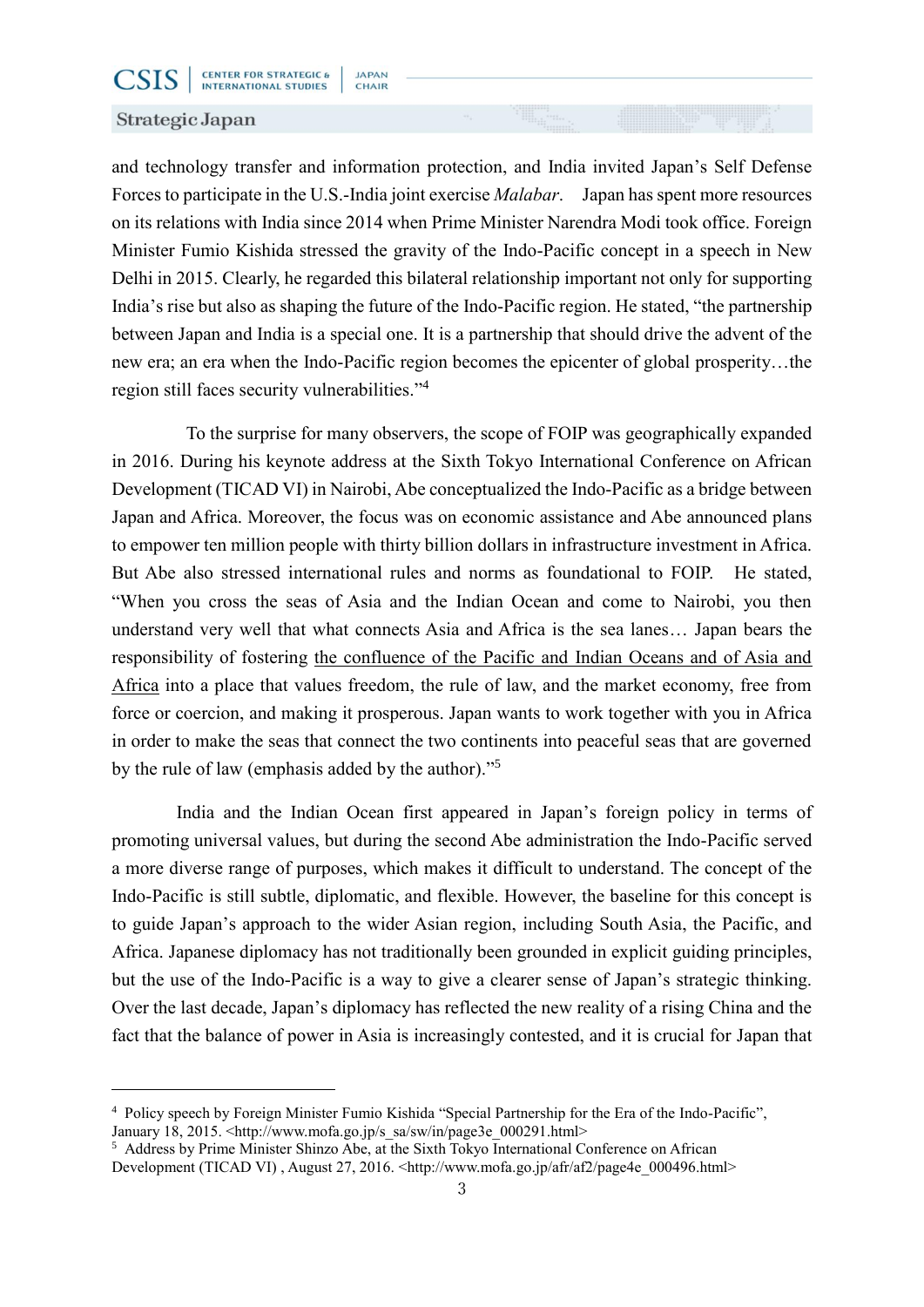

CSIS

the Indo-Pacific region fosters growth and economic interdependence, based on common rules and norms. Essentially, the Indo-Pacific construct reflects Japan's hope for order-building. Shinichi Kitaoka, professor emeritus of the University of Tokyo and president of the Japan International Cooperation Agency, recently argued that the Free and Open Indo-Pacific is a bundle of policies and suggested that the importance of this policy is to realize the importance of the regions of the Pacific and the Indian Ocean. <sup>6</sup> The FOIP concept asks Japan's policymakers to spend resources on preserving crucial sea lanes beyond the surrounding areas in the West Pacific.

### **Key Issues**

-

### *Implementation of FOIP*

What does Japan want to achieve with FOIP? The Japanese government explains that FOIP has three pillars: 1) "promotion and establishment of rule of law, freedom of navigation, free trade, etc.; 2) "pursuit of economic prosperity (improving connectivity and strengthening economic partnerships including EPAs/FTAs and investment treaties)"; and 3) "commitment for peace and stability" (capacity building on maritime law enforcement, HA/DR cooperation).<sup>7</sup> It is important to note that while all three pillars are inter-connected, economic affairs is put before peace and stability in the region. FOIP emphasizes connectivity through infrastructure, human development, and the harmonization of national rules. Also, the first principle that suggests values does not explicitly include democracy, human rights, or even the Sustainable Developmental Goals (SDGs), but rather emphasizes the rule of law in general, such as freedom of navigation and free trade.

For Japanese diplomacy, rule-making and order-building are crucial. Global competition is intense, and China and other emerging economies do not necessarily respect the rules-based international order, while major powers are dealing with rising economic nationalism. Territorial disputes, such as in the South China Sea, could tempt claimant countries to prioritize domestic politics over international stability, without addressing the issues based on The United Nations Convention on the Law of the Sea (UNCLOS) and multilateralism. Non-traditional security challenges, including climate change, piracy, communicable diseases, natural disasters, and human trafficking, require international regimes to foster trans-border cooperation. It is therefore critical for Japan to assume a leadership role in emphasizing the

<sup>6</sup> Shinichi Kitaoka, "Free and Open Indo Pacific Vision," *Foresight*, 18th of January, 2019.

<sup>7</sup> Ministry of Foreign Affairs of Japan, "The Specifics of the Free and Open Indo-Pacific Strategy [an unclassified document for briefing purpose]," May 2018.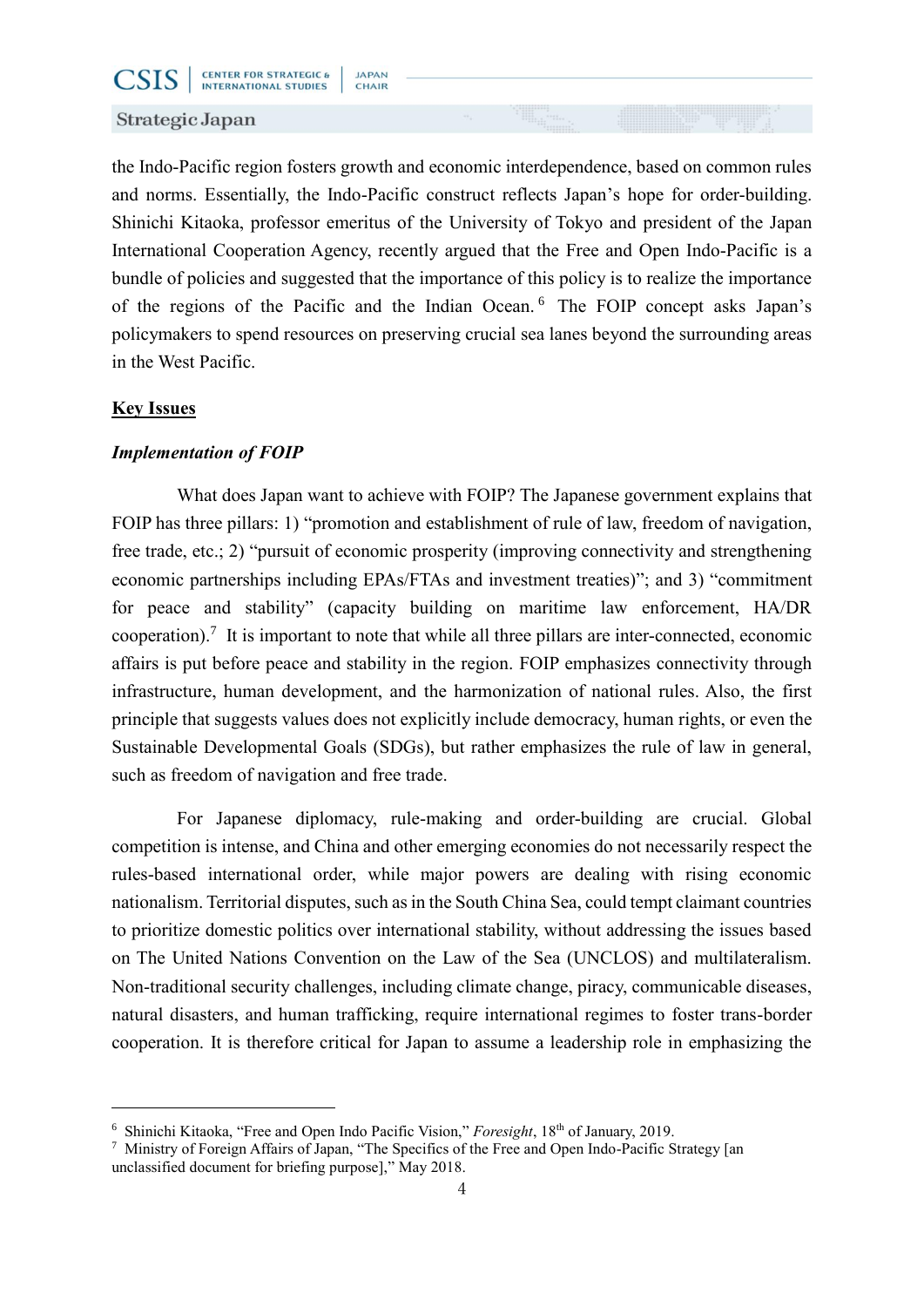CSIS

value of rule-making and compliance.

Japan's national interests do not lie strictly in its homeland. Over ninety percent of Japan's trade comes from sea lines of communication, and it depends on crude oil and natural gas mostly from the Middle East. Hence, a recent policy proposal from the Japan Institute of International Affairs (JIIA) asks Japan to allocate its resources to the Indo-Pacific as a priority. It insists that Japan should "improve the security environment in Japan's vicinity and contributions to security in the Indo-Pacific region" and "ensure sufficient resources are allocated for Japan's defense and enhance cooperation with other countries to improve the security environment in the Indo-Pacific region and secure the safety of sea lanes."<sup>8</sup>

Security challenges surely inform FOIP. The three official pillars listed above limit security policies to capacity building for coastal countries, humanitarian assistance and disaster relief, anti-piracy, counter terrorism and non-proliferation. This suggests that non-traditional security issues are the main agenda for FOIP. The JIIA proposal asks key actors to assume a leadership role and points to the Japan-Australia-India-U.S. cooperation framework (known as the "Quad") and "partnership with the United Kingdom, which is a core member of the Five Power Defense Arrangements (FPDA) and the UK-USA Agreement (Five Eyes), and also with France, which possesses territories in the Indo-Pacific region.<sup>9</sup>" The tone of the recent National Defense Program Guidelines (NDPG) goes even further. "In line with the vision of free and open Indo-Pacific, Japan will strategically promote multifaceted and multilayered security cooperation… Japan will actively leverage its defense capability to work on defense cooperation and exchanges which include joint training and exercises, defense equipment and technology cooperation, capacity building assistance, and interchanges among military branches.<sup>10</sup>" There is developing consensus among Japan's government agencies that the Indo-Pacific is an arena for power politics, and FOIP as a foreign policy tool defines the Indo-Pacific as a place where diplomatic efforts, including security partnerships, should take place.

# *The Metamorphosis of FOIP: The Context of Japan-China Relations*

FOIP puts emphasis on economic prosperity and region-building, which includes economic interdependence with mainland China. China is Japan's largest trading partner and Japan was

-

<sup>&</sup>lt;sup>8</sup> "A New Security Strategy for Addressing the Challenges in the Turbulent International Order: 11 Recommendations for the Defense of Japan," Japan Institute of International Affairs, November 2018, p.7. The author of this paper is also the member to draft this JIIA proposal.

<sup>9</sup> Ibid., p.12.

<sup>&</sup>lt;sup>10</sup> Ministry of Defense, Japan, "National Defense Program Guideline for FY 2019 and beyond," 18<sup>th</sup> of December, 2018, p.15.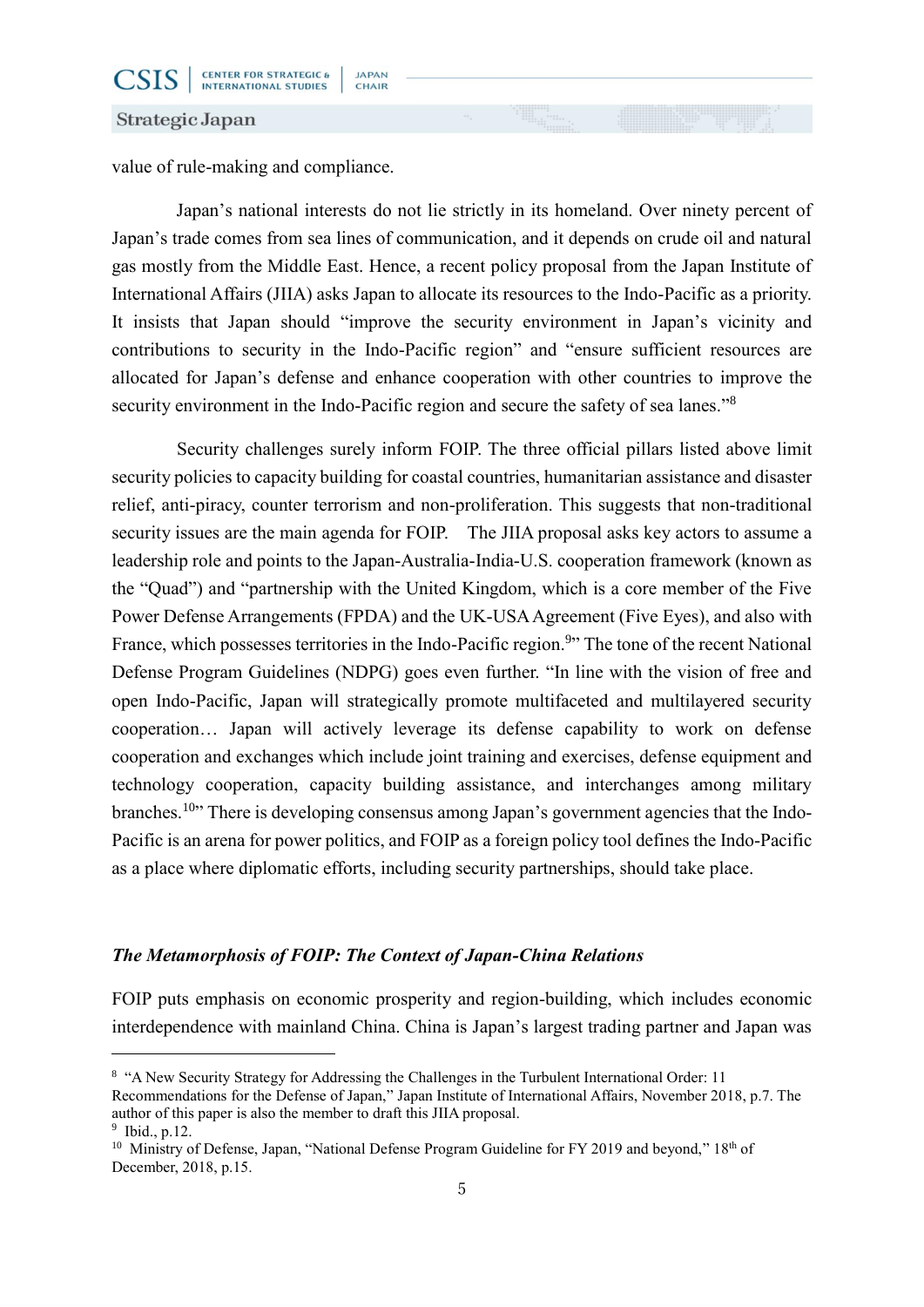### Strategic Japan

**CSIS** 

-

the third largest provider for Chinese FDI in 2017. Chinese and Japanese companies exchange their goods and services in the enmeshed regional supply chains of Asia. A JIIA report issued in the fall of 2018 insists that even in the security sphere, "stable Japan-China relations are essential for the peace and prosperity of the Indo-Pacific region, and from a broad mid- to longterm perspective Japan and China should build a 'mutually beneficial relationship based on common strategic interests' in all areas, including security.11" Due to geopolitical destiny, the Indo-Pacific is to be inclusive, stable, and prosperous for Japan.

China and Japan had a "frozen" period of bilateral relations after two incidents over the Senkaku islands in 2010 and 2012. Abe and Xi Jinping shook hands in November 2014 at the Asia Pacific Economic Cooperation (APEC) summit, but 2017 was when the two leaders finally found their respective rationales for improving ties and generated momentum for this bilateral relationship. In spring 2017, Toshihiro Nikai, Secretary General of Japan's ruling Liberal Democratic Party (LDP), suddenly participated in China's Belt and Road Forum on infrastructure development, accompanied by Takaya Imai, the Prime Minister's Secretary for Political Affairs. Nikai delivered Abe's personal letter directly to Xi and made a speech at a plenary meeting. Nikai also publicly suggested that Japan would consider participating in the China-led Asia Infrastructure Investment Bank (AIIB), and Abe subsequently clarified his intention to cooperate with China's Belt and Road Initiative  $(BRI)$ .<sup>12</sup>

After the success of Premier Li Keqiang's visit to Japan in May 2018, Shinzo Abe made a two-day state visit to China in October 2018, the first by a Japanese prime minister in seven years. Both governments agreed on three principles during the visit: to move from competition towards cooperation, to avoid becoming threats to one another, and to promote a free and fair global trade regime. As first steps toward achieving these principles, the two governments signed 12 documents and 52 memoranda of understanding. They reached agreements on various issues such as a currency swap, private sector cooperation in third countries, innovation, and intellectual property rights. In the political and security realm, they also agreed on further exchanges between Japan's Self-Defense Forces and China's People's Liberation Army. Early resumption of negotiations to implement a 2008 agreement on joint resource development in the East China Sea was even mentioned.

There is wide speculation that Abe and Xi, to hedge against uncertainties in the international environment stemming from President Trump's foreign policy and his tough stance against North Korea in 2017, decided to strengthen Japan-China relations. The Chinese

<sup>&</sup>lt;sup>11</sup> "A New Security Strategy for Addressing the Challenges in the Turbulent International Order".

<sup>12</sup> Ryo Sahashi, "Japan's Strategic Hedging under Trump," *East Asia Forum* (Canberra: Australian National University Press), 6th of June, 2017.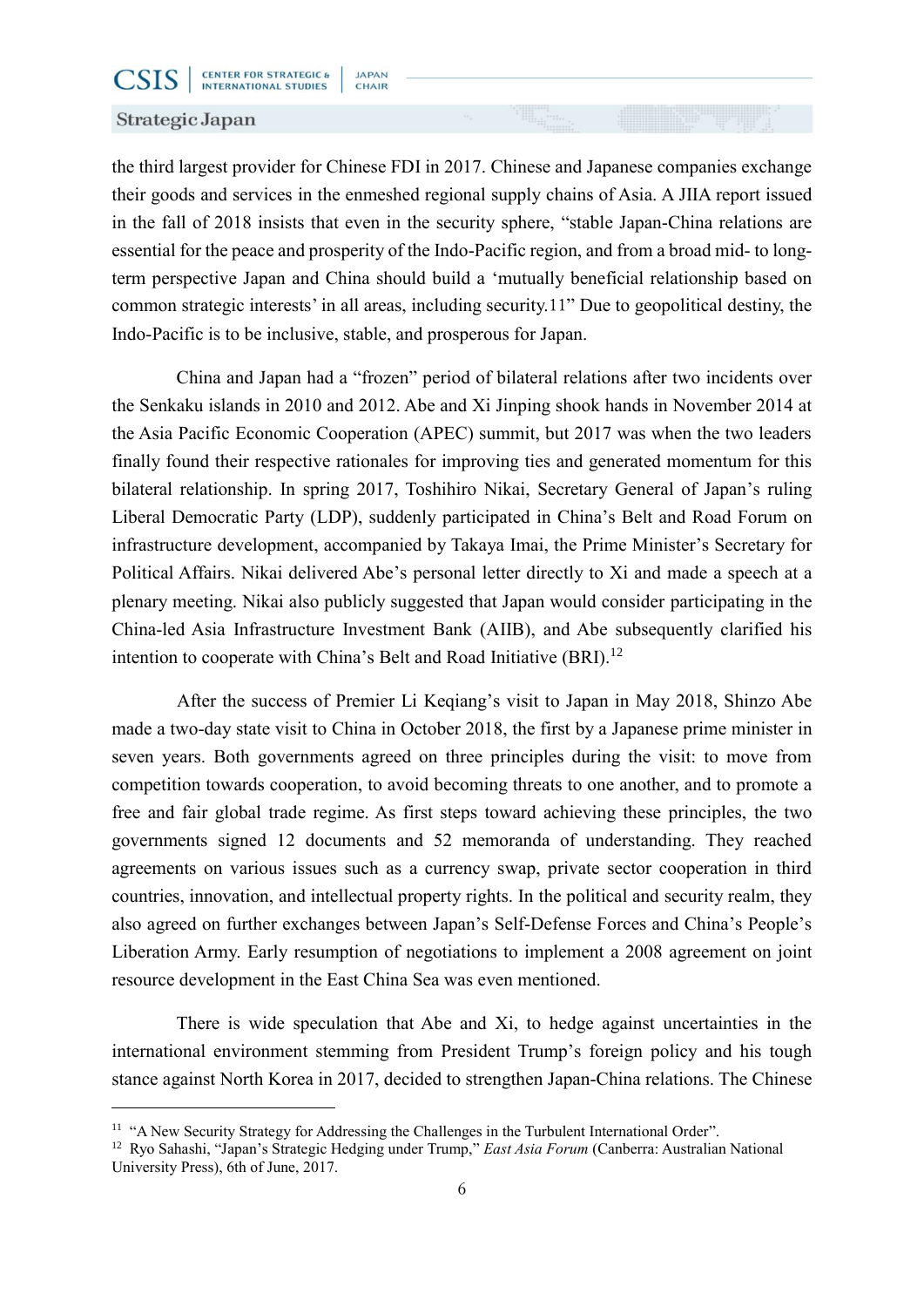#### Strategic Japan

**CSIS** 

government aims to work with Japan to hedge against the "America First" agenda. Shin Kawashima, professor of Chinese politics in University of Tokyo, writes that the Chinese leadership "expressed their hope that Japan and China could combine forces to take the United States head on. But the likelihood of such a joint Japan–China pushback against the United States is slim."<sup>13</sup> It is also true that both governments have not made substantial progress on key issues including the East China Sea and food security. Reportedly, Japan has invited Xi to visit Japan and he could travel there twice in 2019 for the G-20 Summit (June) and potentially on another occasion for a state visit.<sup>14</sup> Both leaders will likely want to stabilize Japan-China relations and business-level cooperation and bureaucratic contacts between the countries shall continue.

# *Key Differences between Japan and the United States on FOIP*

Japan and the United States have different approaches to China that shape their respective understandings of FOIP. The Trump administration, as shown in the National Security Strategy and Vice President Mike Pence's speech at the Hudson Institute on October 4, 2018, regards China as a strategic competitor. The U.S. approach to FOIP therefore emphasizes the competitive aspects against China in the political, economic and value realms and calls for a whole-of-government pushback against China's malicious activities.

The aim of Japanese diplomacy over the last 10 years has been to maintain the U.S. led, postwar international order in the Asia Pacific as the balance of power shifts. In addition to reinforcing the alliance with the United States, "Japan's Asia diplomacy has been securitized through sustained efforts to build and enhance both bilateral and multilateral security partnerships in the region.<sup>15</sup><sup>3</sup> Abe's ability to remain in power for more than six years assures the longevity of Japan's robust Asian diplomacy, and FOIP is one of the toolkits to shape dynamics in the region. The fact that the United States has started to focus on and commit diplomatic resources to the Indo-Pacific, as shown in Pence's speech in Papua New Guinea on November 16, 2018, is welcome. Japan has called for more political resources to be dedicated to the Indo-Pacific and the United States has been asked to enhance its presence in the region.

This apparent alignment of priorities suggests commonalities between the U.S. and

-

<sup>&</sup>lt;sup>13</sup> Shin Kawashima, "A new norm in China–Japan relations?" *East Asia Forum*, 1<sup>st</sup> of November, 2018.

<sup>&</sup>lt;sup>14</sup> The recent report suggests Japanese government still struggles to Xi's visit as state guest due to the logistical reasons and also diplomatic consideration for the U.S. when its relationship with China will be in serious tense in coming months. "Xi's visit to Japan as state guest on June will be postponed," *Nikkei*, 12<sup>th</sup> of March, 2019.

<sup>15</sup> Sahashi, "American Power in Japanese Security Strategy," p.154.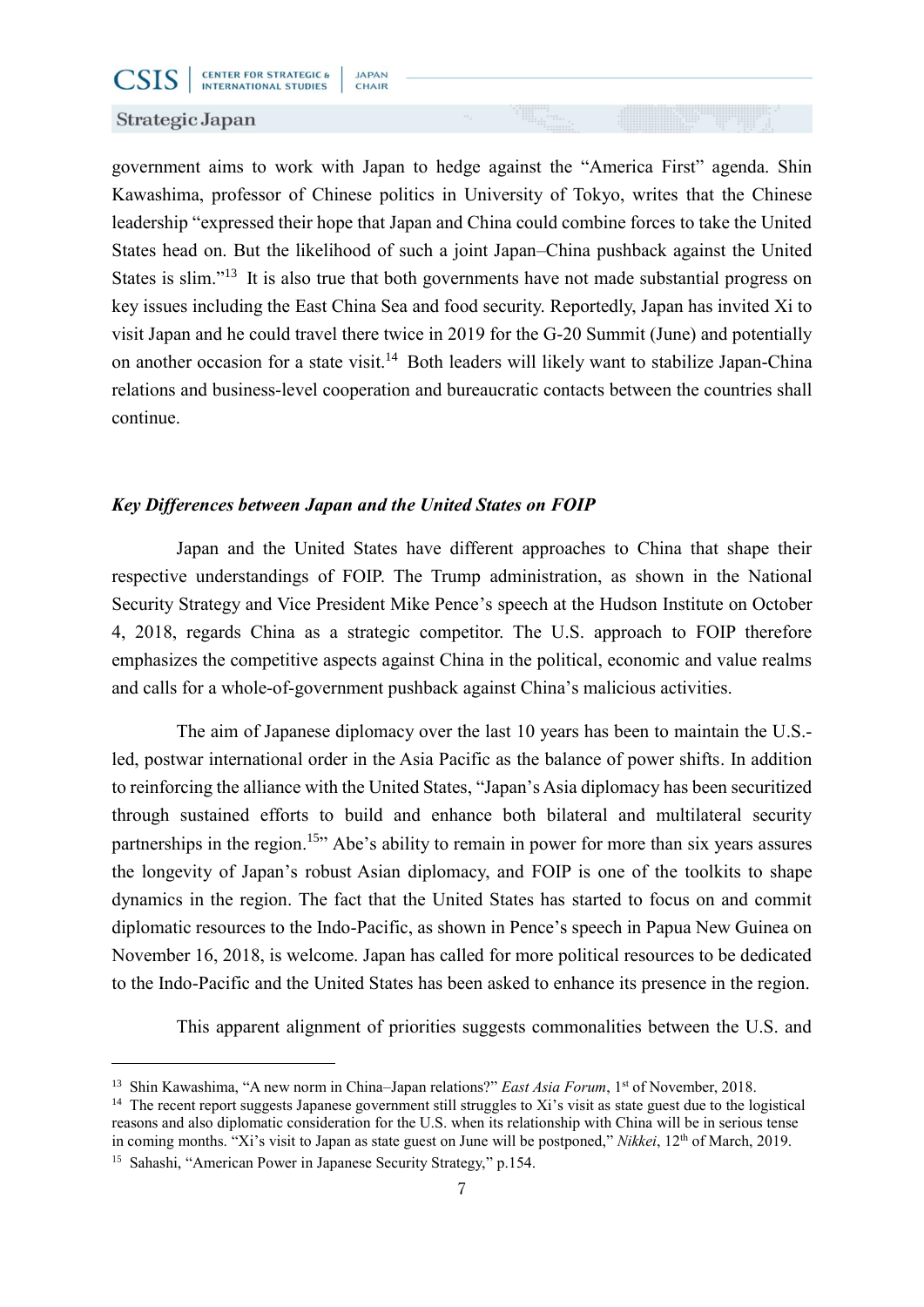#### Strategic Japan

**CSIS** 

-

Japanese FOIP visions and the policies that support them. However, Japan has multifaceted concerns about the U.S. approach towards China. Firstly, Japan still fears that the transactional nature of Trump foreign policy could be applied to China.<sup>16</sup> Secondly, Trump's economic external policy is driven by economic nationalists who claim an "America First" approach. While Japan shares interests in rule-making against China's unfair trade practices, such as subsidies, support for State Owned Enterprises (SOEs), and forced technology transfer from foreign companies that want to do business in China, bilateral negotiations between Washington and Beijing might prioritize the reduction of the bilateral trade deficit, not satisfying Japan and other advanced economies. Thirdly, Japan's biggest fear is perhaps the U.S. government's desire to tighten controls on foreign direct investment (FDI), emerging and foundational technologies and the flow of people. Washington's security concerns about China prompted calls for tighter controls over international students, investment, joint research, and technologies through legislation to strengthen the Committee on Foreign Investment in the United States (CFIUS), the Export Control Reform Act (ECRA), and reforms in visa policy. Also, such regulations are based on the domestic legal system and it is still uncertain whether international regimes can be utilized for this purpose. There are fears that regulations shall be applied unilaterally by U.S. authorities against foreign companies that engage in transnational commercial activities in globalized supply and capital chains.

Japan, like other counties, will not enjoy the luxury of merely engaging China economically and socially as it has done for the last forty years. Ultimately, Japan will emphasize its security interests and reject a Sino-centric order. However, Japan might simultaneously continue to seek a more open and inclusive region under FOIP for its own economic survival and try to promote multilateral rule-making to counter American unilateral policy against China. From this perspective, one can understand what a Japanese leading scholar on international affairs has said regarding Japan's position on U.S.-China power politics. Akihiko Tanaka, President of the National Graduate Institute for Policy Studies, points out Japan's goals in the era of U.S.-China competition. "[New Cold War] should not be metamorphosed into a hot war and Japan should make efforts not only for strengthening the U.S.-Japan alliance for deterrence but also for enlarging a sphere for 'peaceful co-existence' with China… Japan should not give up shaping Chinese models of development and political reforms in the future."<sup>17</sup>

It is most desirable for Japan and other like-minded countries to play a different role

<sup>&</sup>lt;sup>16</sup> European countries also share this fear. Julian E. Barnes and Adam Satariano, "U.S. Campaign to Ban Huawei Overseas Stumbles as Allies Resist," *The New York Times*, 17th of March, 2019.

<sup>17</sup> Akihiko Tanaka, "From Trade War to 'A New Cold War'" *Chuo Koron*, November 2018, pp. 37.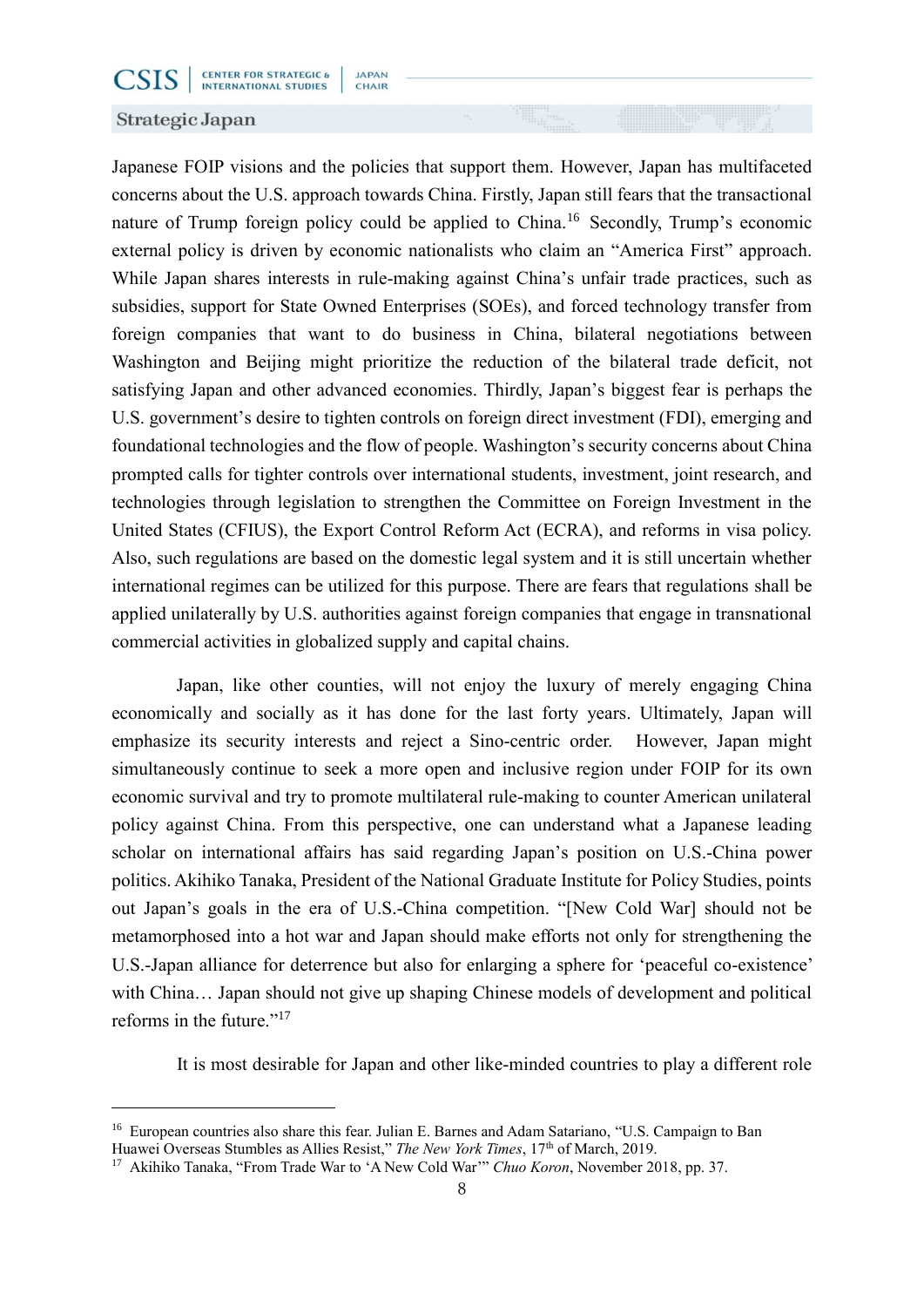#### Strategic Japan

**CSIS** 

-

than the United States in implementing FOIP, while adhering to a similar vision. For example, Japan could make use of its diplomatic relations and mutual trust with the Association of Southeast Asian Nations (ASEAN), as well as countries in the Pacific and South Asia, to promote a rules-based economic and security order. Japan's reputation for economic assistance, encapsulated in a commitment to human security under the SDGs, can help it shape the regional order under a shared vision. It is especially significant that Japan has engaged ASEAN over many decades. Japan could persuade ASEAN nations, as a geographical nodal point of the Indo-Pacific, to assume important roles in maintaining a rules-based order.

However, it is still uncertain whether Japan and the United States can fill gaps in their understanding on the desired end state for the Indo-Pacific region. Japan has a more inclusive vision aiming for economic prosperity and a role for China, while the United States, through its overwhelming emphasis on strategic competition with China, might have lost perspective on the complexities and subtleties of international politics in the Indo-Pacific in the age of globalization.

For Japan the geographical and functional scope of FOIP has changed over time, but Japan's policy goals are clear: to shape the region in a way that satisfies Japanese economic and security interests through development assistance and security partnerships. FOIP references a rules-based order, but this does not mean that Japan's approach is to promote universal values such as democracy and human rights at the cost of gaining a reputation for willingness to interfere in the domestic affairs of Indo-Pacific nations. This appears to be one of the key differences between Japan and the United States.

Another important difference between Japan and the United States lies in their economic approaches to China and regional liberalization. The Japanese government is carefully managing its place within the Japan–U.S.–China triangle: Japan would be put in a serious dilemma between its alliance with the United States, on the one hand, and its improving ties with China on the other. Ideally, Japan could balance its relations with both countries to its own advantage. But Japan is becoming concerned about hardline U.S. approaches to China that could jeopardize Japan's economic interests. To fill the perception gap between them, Japan and the United States should deepen their discussion on the Indo-Pacific and their approaches to China.<sup>18</sup>

<sup>&</sup>lt;sup>18</sup> As a footnote for this paper, let me point out another two ways to look at "Indo-Pacific". Firstly, it is possible to make the argument that the Indo-Pacific shows the birth of new regionalism. It is true that business practices now connect the Western Pacific and Indian Ocean, and many private companies try to oversee East Asia and South Asia under an umbrella. (For example, their regional offices in Singapore manage activities in both regions.) However, there is no concrete proposal to establish regional institutions. The Regional Comprehensive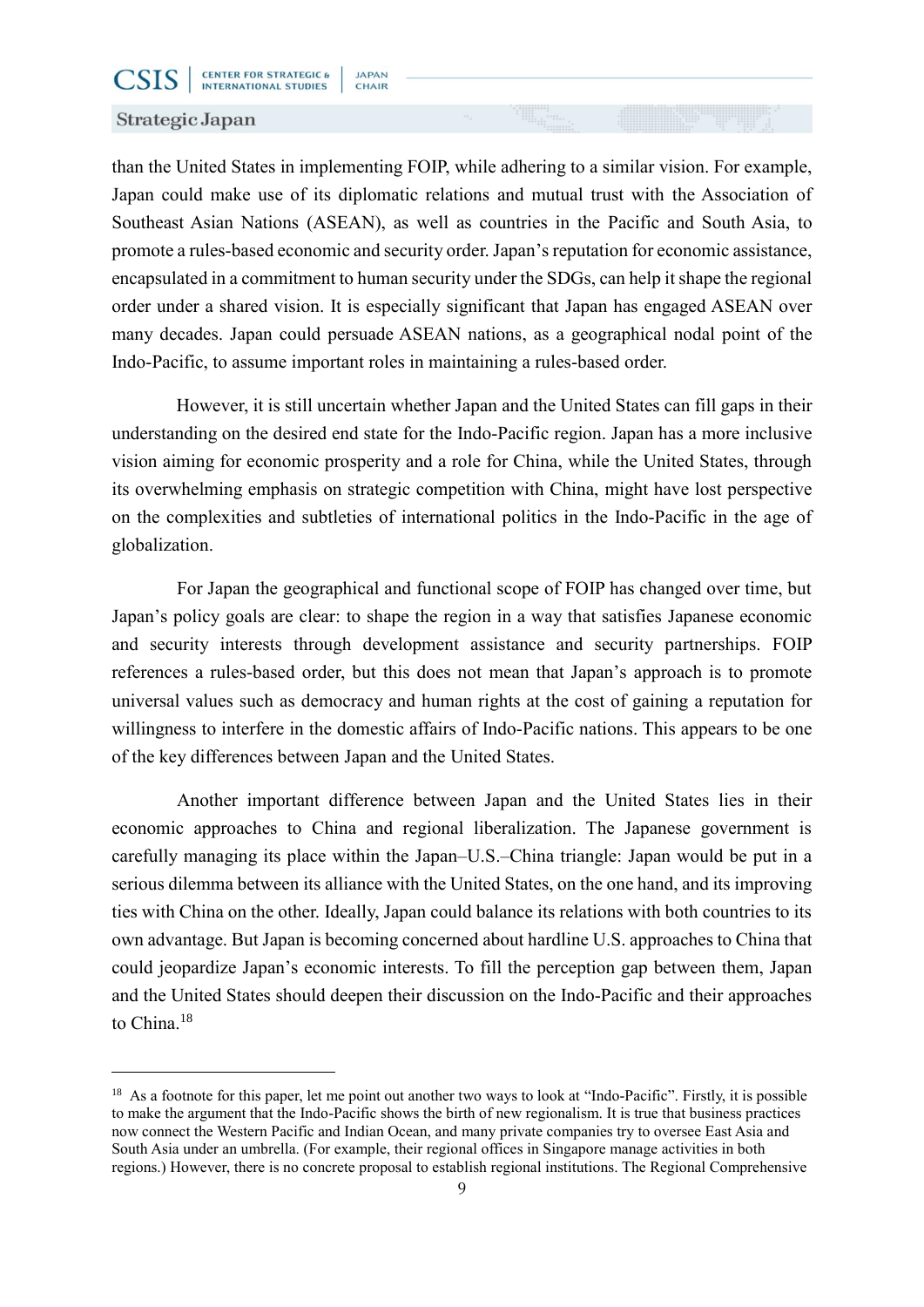**JAPAN** 

CHAIR

**CSIS** 

-

### **Policy Recommendations**

- (1) Japan and the United States should *deepen* policy discussions at the track one (official) and track two (non-government) levels regarding the conceptualization of FOIP. Also, Japan and the United States should candidly discuss their strategic approaches to China and views on the regional order.
- (2) Japan should invest more political resources for capacity building in Indo-Pacific nations. Australia, Japan, and the United States should enhance their official dialogue on the *division of labor* in assisting Indo-Pacific nations to build their capacity in maritime domains and to enhance good governance toward a more liberal, democratic and responsive system to satisfy the Sustainable Developmental Goals. Japan should promote its advantages in its relations with ASEAN, South Asia, and the Pacific nations through official and private developmental assistance. Also, on defense capacity building, Japan should learn from the Australian experience in areas such as Defense Cooperation.
- (3) Though arguably a long-term goal, Japan, together with the other ten members, should encourage the United States to ratify the Trans-Pacific Partnership. TPP is still the most important tool for building a rules-based Indo-Pacific. And Japan should encourage the United States to address China's unfair economic practices, such as government subsidies, forced technology transfer, and cyber espionage, under international regimes and multilateral norm-building processes.
- (4) Japan should strongly ask China to satisfy international standards in its developmental assistance. To shape the course of Chinese economic statecraft, Japan should consider joint projects with the Belt and Road Initiative including business-to-business collaboration. Japan should also consider encouraging China to be responsible and follow the standards of OECD member states.

Economic Partnership, (RCEP) is an exceptional framework to have ASEAN plus six countries as members, but still has difficulty to reach an agreement.

Secondly, we can see FOIP in the context of Japan's longer-term diplomatic history. Historically, the Japanese government has created and supported various regional concepts. Prime Minister Masayoshi Ohira and his administration engineered the concept of "Pacific Rim" in the early 1980s, and Australia and Japan then moved to establish an Asia Pacific regional institution, APEC. In 1990s to 2000s, with South Korean President Kim Daejung's lead, Japan (especially under the leadership of Keizo Obuchi and Junichiro Koizumi) collaborated multilaterally toward East Asia community building. China, Japan and Korea also started their trilateral cooperation during these years. Also, even though it failed, Japan's Ministry of Finance once had the idea to create Asian Monetary Fund in the time of Asian Financial Crisis. The first Shinzo Abe administration invented the idea of an Arc of Freedom and Prosperity, whose geographical scope was in fact vast enough to include Middle East, the Black Sea and Eastern Europe. In the beginning of his second administration, Abe proposed a security diamond, connecting Honolulu, Tokyo, Canberra and New Delhi as a network with common universal values. This historical development shows the elasticity of Japan's regional approaches, and we need to position FOIP in that context.